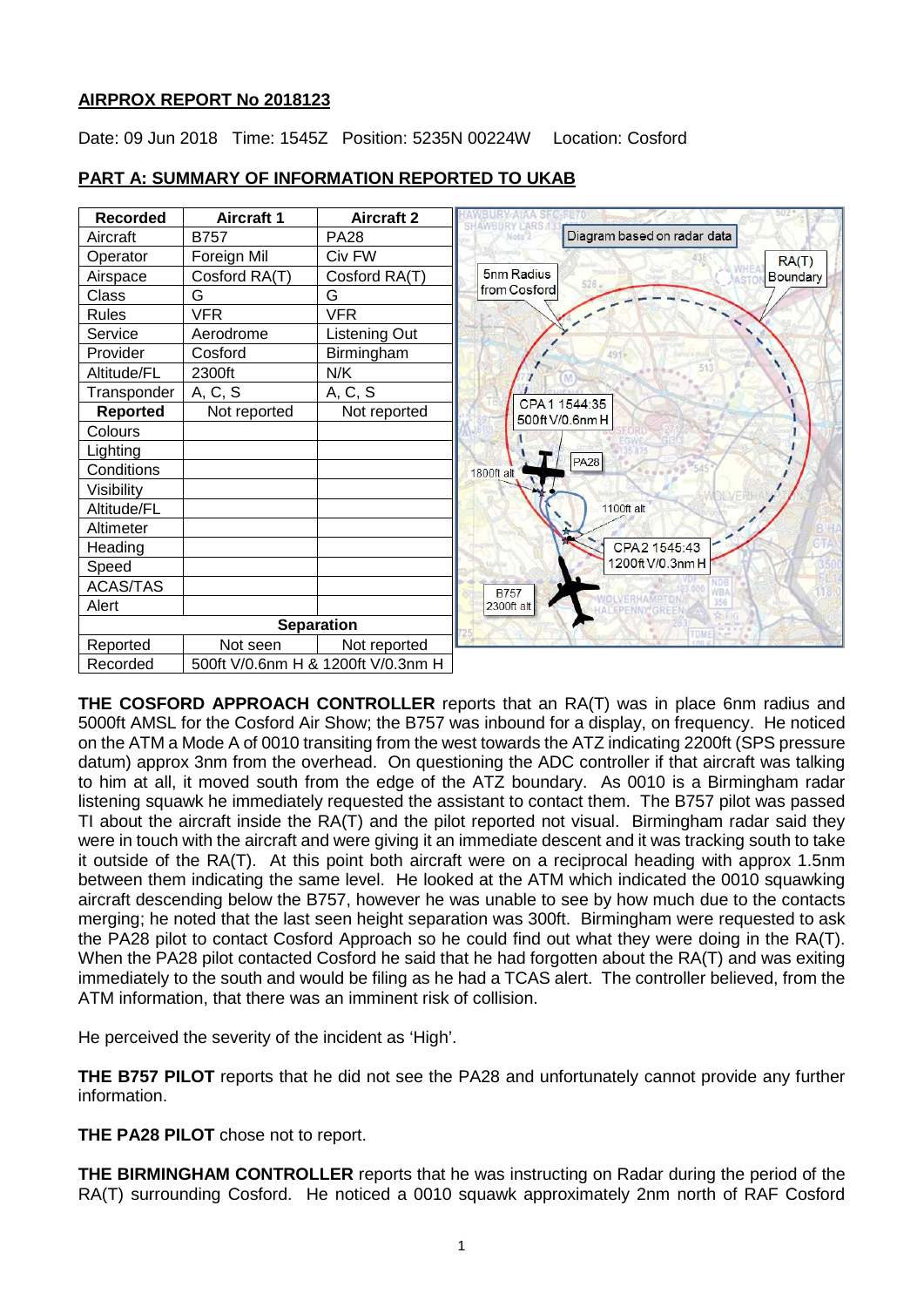tracking south indicating 2300ft amsl inside the RA(T). Using Mode S, he identified the aircraft callsign and the aircraft pilot was blind-called. The pilot responded immediately, was advised that he was inside the RA(T), and it was suggested he turn west to vacate the area by the most expeditious route. A call from a separate console was made to Shawbury, who he believed was controlling the RA(T) but whilst on hold for the controller, Cosford Approach called and passed information on an aircraft that was positioning into a hold prior to display that would shortly be in direct conflict with the PA28, Traffic Information was passed to the PA28 pilot who responded he was visual and turning/descending to avoid. The PA28 was then transferred to Cosford Approach.

#### **Factual Background**

The weather at Cosford was recorded as follows:

METAR EGWC 091550Z 06004KT 9999 FEW030 BKN060 19/11 Q1015 BLU

A copy of the NOTAM issued for the RA(T) is below:

RESTRICTED AREA (TEMPORARY) AT COSFORD. RESTRICTION OF FLYING REGULATIONS MADE UNDER ARTICLE 239 OF THE AIR NAVIGATION ORDER 2016. AIC M024/2018 WILL REFER. NO ACFT IS TO FLY WI AREA BOUNDED BY CIRCLE OF RADIUS 6NM CENTRED AT 523824N 0021819W (ROYAL AIR FORCE COSFORD AD) EXCEPT ACFT FLYING WITH A CLEARANCE ISSUED BY THE AIR TRAFFIC CONTROL UNIT AT ROYAL AIR FORCE COSFORD, OR THE AIR TRAFFIC CONTROL UNIT AT ROYAL AIR FORCE SHAWBURY. THESE RESTRICTIONS ALSO APPLY TO THE OPERATION OF ALL SMALL UNMANNED AIRCRAFT SYSTEMS, ANY KITE, ANY SMALL UNMANNED AIRCRAFT AND ANY PARACHUTE INCLUDING A PARASCENDING PARACHUTE. ADDITIONAL RESTRICTED AREA (TEMPORARY) OF A HIGHER ALTITUDE WILL BE NOTIFIED BY SEPARATE NOTAM FOR DISPLAYS BY JET FORMATION DISPLAY TEAMS AT COSFORD DURING THESE TIMES. 2017-06-0010/AS6. FROM: 07 Jun 2018 13:00 GMT (14:00 BST)

TO: 10 Jun 2018 17:30 GMT (18:30 BST) SCHEDULE: 07-09 1300-1700, 10 0930-1730

#### **Analysis and Investigation**

# **CAA ATSI**

At 1541:30 (Figure 1), the Birmingham controller established communication with the PA28 which was displaying the SSR code 0010, assigned to aircraft that are monitoring the Birmingham Radar frequency. The controller informed the pilot that the RA(T) around Cosford was about to become active and suggested that they route to the west. The pilot acknowledged and stated that they would now route west.



Figure 1: 1541:30 Figure 2: 1542:58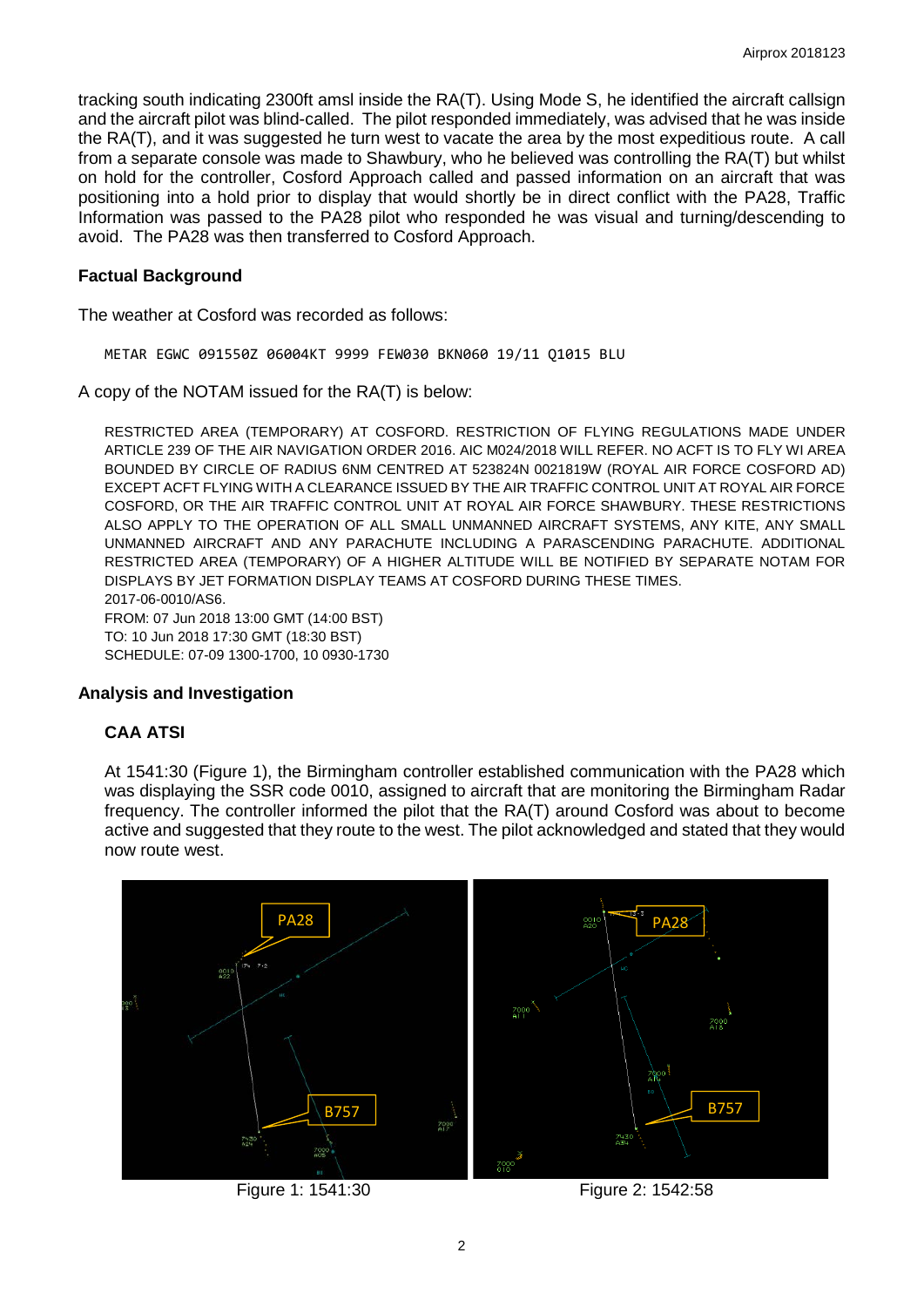At 1542:27 the PA28 asked the Birmingham controller if the restricted airspace was around the ATZ. The Birmingham controller informed the pilot that the airspace extended from the airfield, out to about 5nm and up to 5000ft. This was acknowledged by the pilot with an apology for not being aware of the RA(T). In fact, contrary to the controller's response, the RA(T) extended out to a 6nm radius, centred at RAF Cosford.

At 1542:58 (Figure 2), the B757 established communication with the Cosford controller reporting at 2000 feet. The Cosford controller passed the ATIS, runway and QFE, which was readback correctly by the pilot.

At 1543:32, the Cosford controller requested traffic information on the PA28 from the Birmingham controller. The Birmingham controller stated that they had just spoken to the PA28 and told them to track west. The Cosford controller informed the Birmingham controller that the B757 was inbound to hold over the position that the PA28 was currently over. The Cosford controller also requested the callsign of the PA28.

At 1544:00 (Figure 3), the Birmingham controller passed traffic information to the PA28 on the B757. The pilot reported that they were visual with the B757, were descending, and that they had received a TCAS (RA).

At 1544:02 the Cosford controller passed traffic information on the PA28 to the B757. The pilot reported they were looking.



At 1544:12 (Figure 4) the Birmingham controller informed the Cosford controller that the PA28 was descending to 1500ft. The Cosford controller updated the traffic information to the B757 to reflect this. The Birmingham controller informed the Cosford controller that the PA28 was visual with the B757 and passed the callsign. The Birmingham controller then stated that the PA28 was leaving the RA(T) and that they would transfer the PA28 to the Cosford Frequency.

At 1544:35 (Figure 5) the aircraft closed to within 0.6nm and 500ft of each other [CPA 1] and, at 1545:45, the B757 was transferred to Cosford Tower.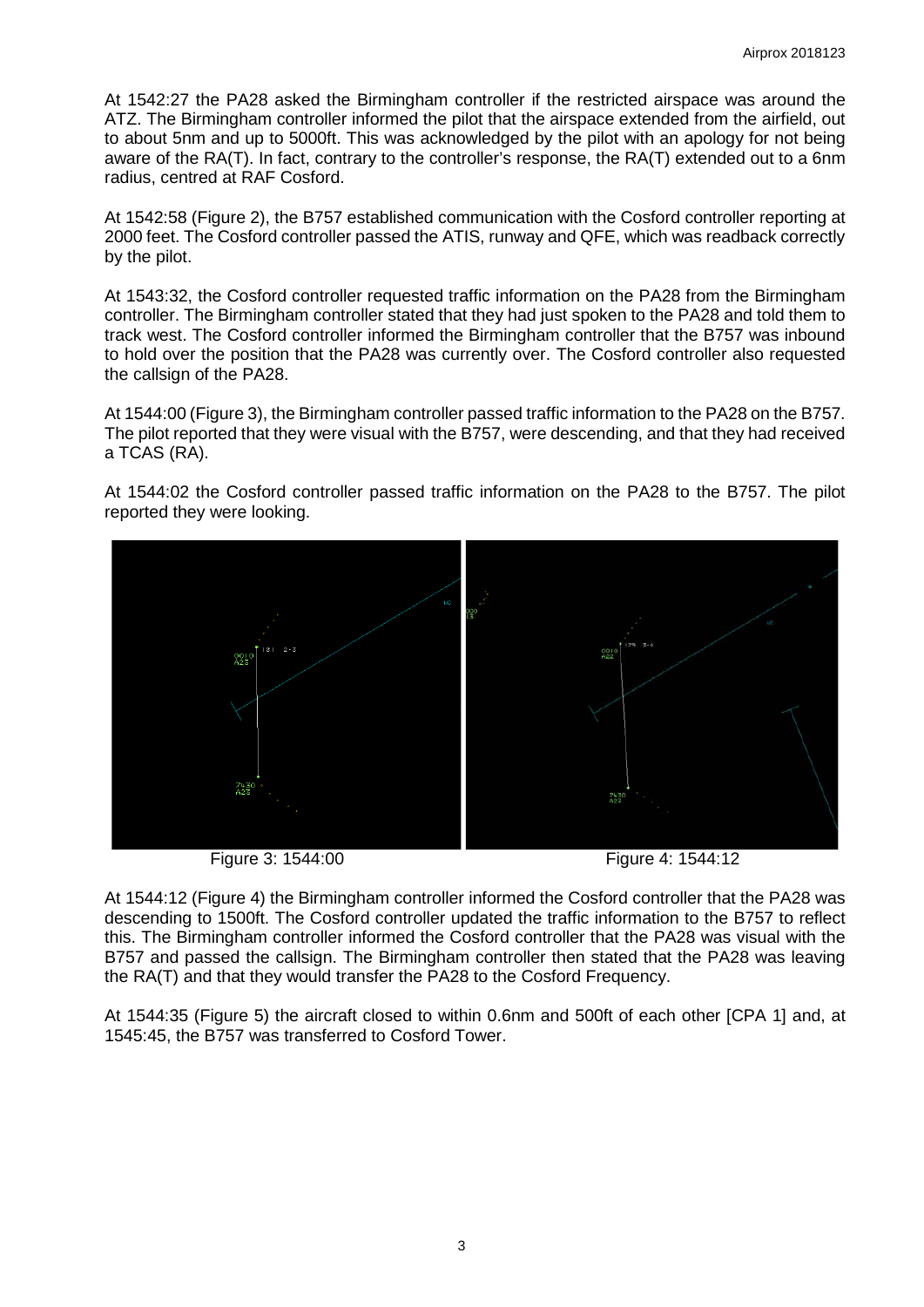

Figure 5: 1544:35 Figure 6: 1545:43

The B757 then took up a right-hand orbit and the PA28 turned to track south-southeast. CPA [1] occurred at 1545:43 (Figure 6) at which point the aircraft were separated by 0.3nm and 1200 feet.

At 1545:58 the PA28 was instructed to contact the Cosford frequency.

At the time of the Airprox, a service had not been agreed between the PA28 and the Birmingham controller or the B757 and the Cosford controller. The Airprox occurred in Class G airspace but within an established RA(T). Traffic information was given to the PA28 but was not updated as the B757 completed the orbit which brought it into confliction with the PA28.

CAP 774 states:

*Regardless of the ATS being provided, pilots are ultimately responsible for collision avoidance and terrain clearance.*

# **Military ATM**

The B757 was receiving a Basic Service from Cosford Approach, the PA28 was not receiving an Air Traffic Service but was monitoring the Birmingham Radar frequency.

A RA(T) had been established to support the Cosford Airshow and was active with a radius of 6nm and 5000ft centred on Cosford Airfield. The Cosford Approach task is non-surveillance based as there is no radar although there is an Air Traffic Monitor which provides a slave radar feed from RAF Shawbury. This is used for Situational Awareness purposes only in accordance with RA 3273. All aircraft arriving and departing Cosford were provided a surveillance service by RAF Shawbury until they were approaching the RA(T) and were visual with Cosford Aerodrome.

Figures 7-11 show the positions of the B757 and PA28 at relevant times in the lead up to and during the Airprox. The screen shots are taken from a replay using the Clee Hill radar, which is not utilised by Cosford or Shawbury, therefore it is not necessarily representative of the picture available to the controllers.

At 1442:03 (Figure 7), the Cosford Approach Controller noticed on the Air Traffic Monitor that an aircraft squawking 0010 (Birmingham listening Squawk) had infringed the RA(T) from the north and began the process (through the Cosford Approach Assistant) of establishing contact with Birmingham to ascertain the intentions of the aircraft. The B757 was receiving a Deconfliction Service from Shawbury. The B757 had reported visual with the aerodrome and was therefore in the process of being transferred to the Cosford Approach frequency.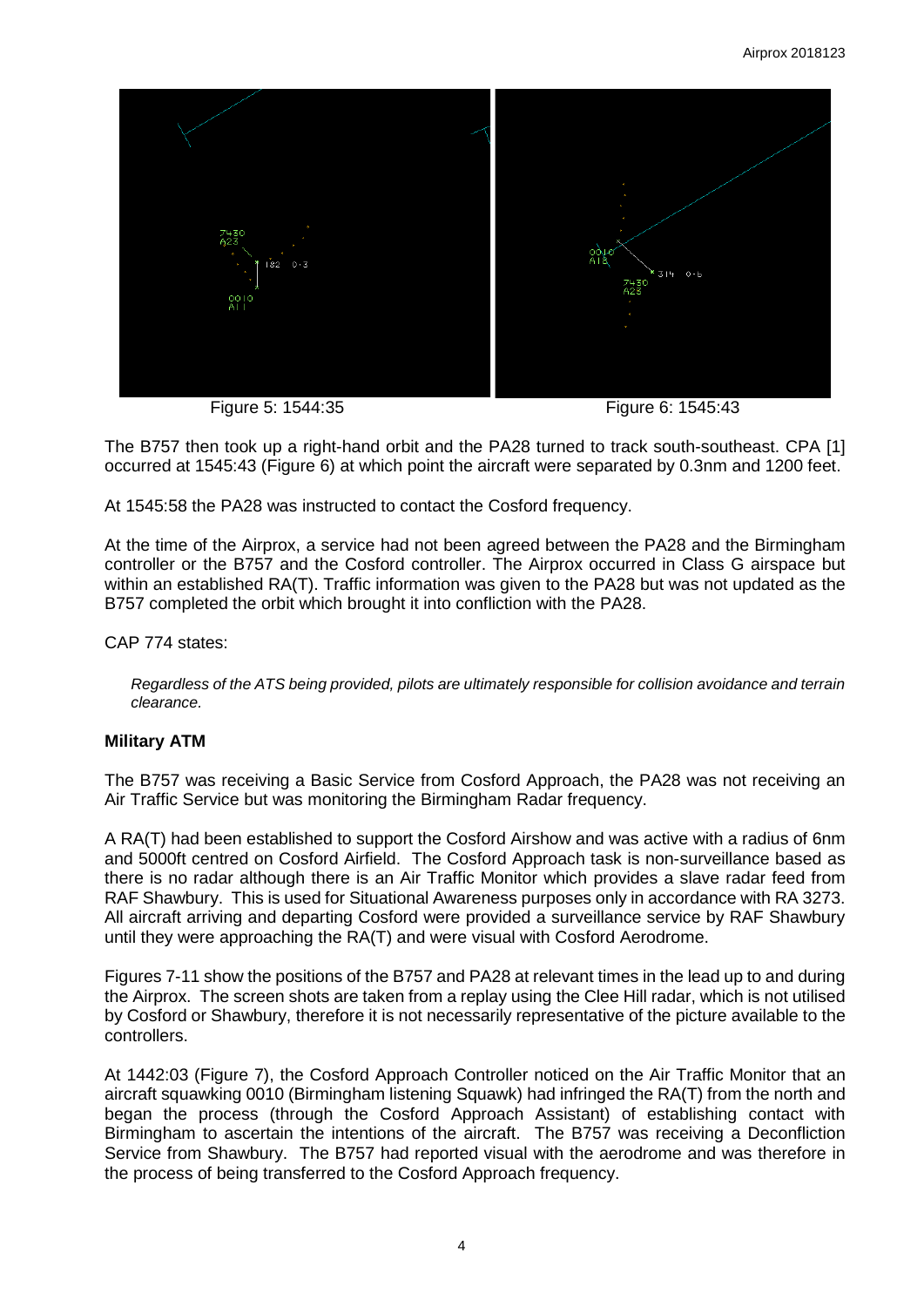

Figure 7: timed at 1442:03 Figure 8: timed at 1542:08

Co-incidentally, the Birmingham Radar Controller noted that an aircraft squawking 0010 had infringed the RA(T) and, via Mode S, were able to identify and speak to the PA28, suggesting a westerly heading to clear the RA(T), there is 9nm separation at this point.

At 1543:01, the B757 called the Cosford Approach Frequency and was passed the relevant airfield details and requested to confirm POB.



Figure 9: timed at 1543:01 Figure 10: timed at 1544:03

Following a discussion between the Birmingham Radar Controller and the Cosford Approach Assistant, the Birmingham Radar controller passed Traffic Information to the PA28 at 1543:55 who subsequently reported visual with the B757. Some 8 secs later, the Cosford Approach Controller, utilising the information provided by the Air Traffic Monitor, passed Traffic Information to the B757.

CPA [2] occurred at 1544:33 and was measured at 0.7nm lateral and 500ft vertical separation [UKAB note: Using a different radar, UKAB determined the separation as 500ft vertically and 0.6nm horizontally].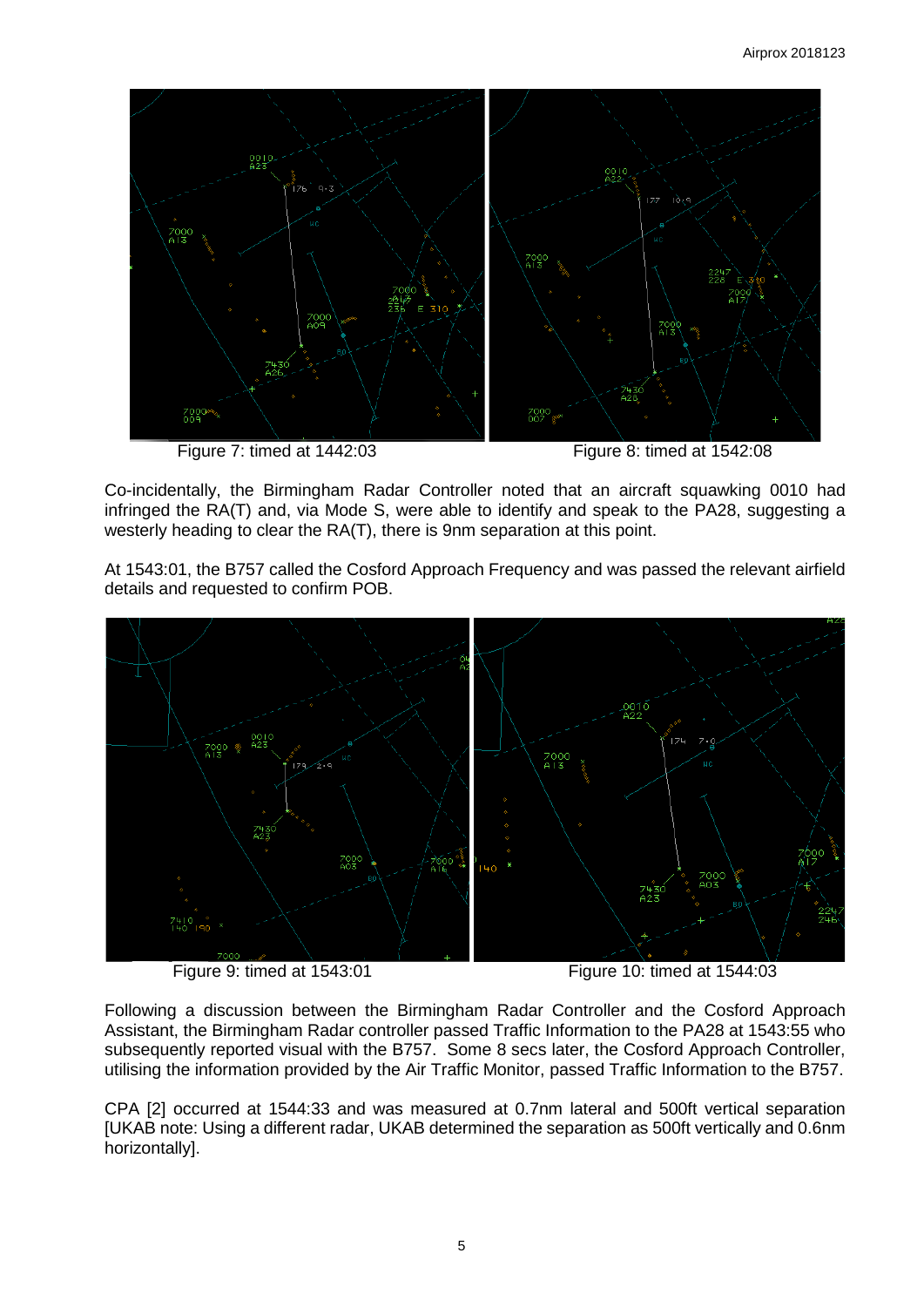

Figure 11: timed at 1544:33

# **UKAB Secretariat**

The investigation into this incident revealed some discrepancies in the understanding between Cosford and Shawbury with respect to the level of service being provided by Shawbury, this has been noted as a lesson identified for the planning of Cosford Airshow 2019. The Shawbury Approach Controller does not recall seeing the confliction between the B757 and the PA28. Once the Cosford Approach Controller noted the RA(T) infringement they immediately took steps to contact the aircraft (via Birmingham) and, when it appeared that a confliction was likely, passed Traffic Information to the B757 using the Air Traffic Monitor thereby discharging their duties in accordance with RA 3273 which states:

*'Where the controller feels that there is a definite risk of collision, they should use the Air Traffic Monitor to pass Traffic Information.'*

The B757 and PA28 pilots shared an equal responsibility for collision avoidance and not to operate in such proximity to other aircraft as to create a collision hazard<sup>[1](#page-5-0)</sup>. An aircraft operated on or in the vicinity of an aerodrome shall conform with or avoid the pattern of traffic formed by other aircraft in operation<sup>[2](#page-5-1)</sup>.

# **Summary**

An Airprox was reported when a B757 and a PA28 flew into proximity at 1545hrs on Saturday 9<sup>th</sup> June 2018. Both pilots were operating under VFR in VMC, the B757 pilot in receipt of a Service from Cosford and the PA28 pilot listening out on the Birmingham frequency.

# **PART B: SUMMARY OF THE BOARD'S DISCUSSIONS**

Information available consisted of reports from the pilot of the B757 aircraft, transcripts of the relevant RT frequencies, radar photographs/video recordings, reports from the air traffic controllers involved and reports from the appropriate ATC and operating authorities.

First the Board began by discussing the actions of the PA28 pilot. They agreed that by not properly noting the presence of the RA(T) and its relevance to his flight he had clearly not adequately briefed himself prior to his flight; had he done so, the PA28 pilot could easily have avoided the RA(T) by an adequate margin. The Board noted that when the Birmingham controller contacted the PA28 pilot (who was listening out on the Birmingham frequency and not receiving a service) and informed him of his infringement of the RA(T) and the presence of the B757, the controller had informed him that the RA(T) was 'about 5nm' in radius when in fact it was 6nm. Looking at the PA28 pilot's subsequent track on the radar, it appeared that he had routed south to exit the RA(T) but had not quite done so before he then turned southeast and into conflict with the B757; it appeared to the Board that the PA28 had reached about 5nm before turning to then maintain 5nm from Cosford, probably as a result of the Birmingham controller's comment. Some members opined that, had the PA28 pilot been informed that the RA(T) was 6nm radius then he may have continued further south before turning and thus avoided the B757 by a greater margin. Nevertheless, having been given Traffic Information by the Birmingham controller, the PA28 pilot reported visual with the B757 and descended to increase separation.

l

<span id="page-5-0"></span><sup>1</sup> SERA.3205 Proximity.

<span id="page-5-1"></span><sup>2</sup> SERA.3225 Operation on and in the Vicinity of an Aerodrome.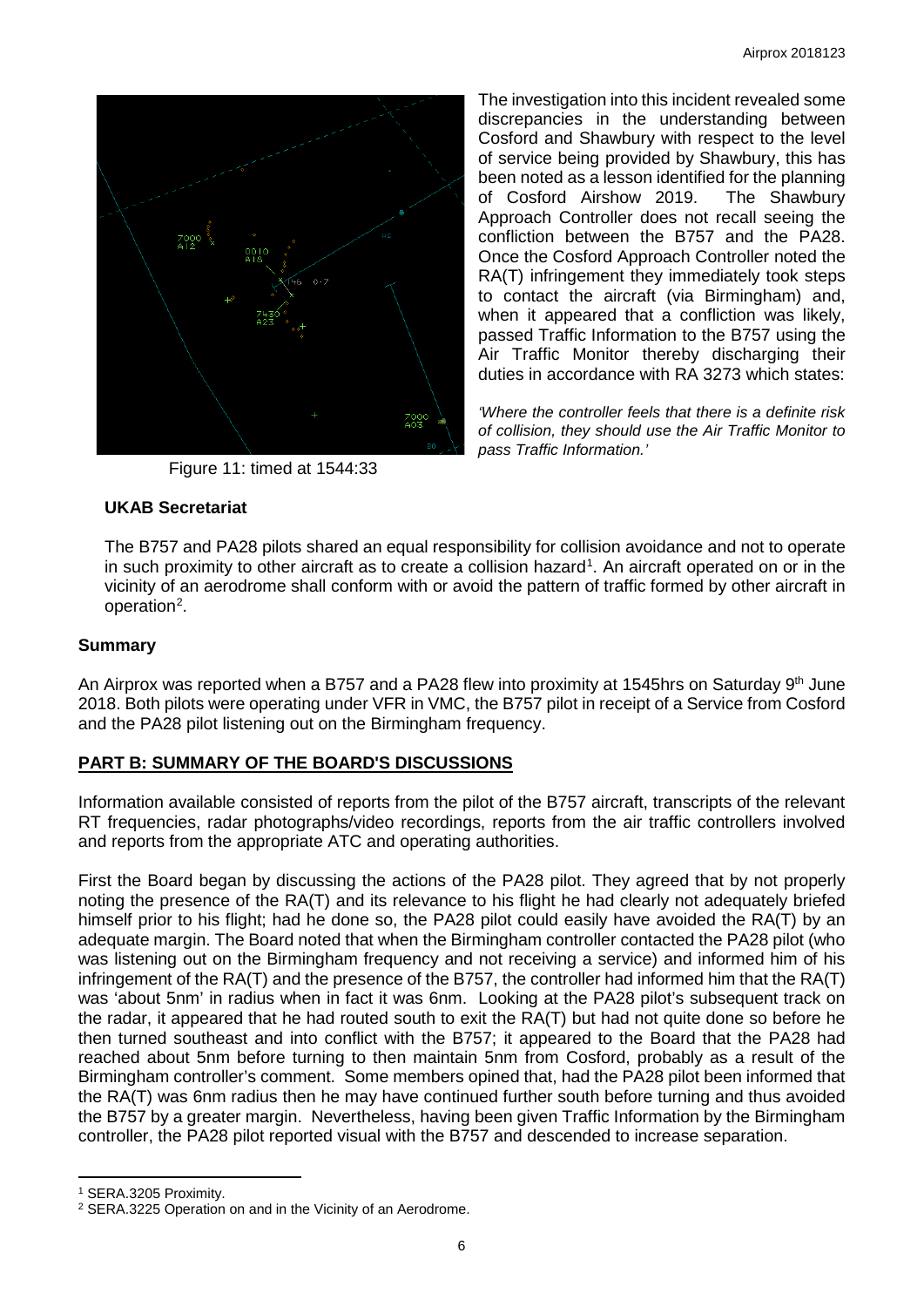The Board then turned to the actions of the controllers. The Military ATC representative informed the Board that Cosford does not have a radar capability and relies on an ATM display showing a remote feed from Shawbury. Aircraft inbound to Cosford normally receive a service from Shawbury until the aircraft pilot reports visual with Cosford, at which point they are transferred to the Cosford frequency. Due to the location that the B757 pilot reported visual with Cosford (and was accordingly transferred to the Cosford frequency), this resulted in Shawbury not passing any Traffic Information to the B757 pilot about the PA28 because it was not a confliction at the time. For his part, the Board commended the diligence of the Cosford controller in detecting the PA28 infringement and the developing confliction on his ATM, and the controller's subsequent actions in contacting the Birmingham controller to endeavour to ensure the PA28 pilot vacated the RA(T) as quickly as possible whilst also giving Traffic Information to the B757 pilot. The Board commented that there was little else the Cosford controller could have done to resolve the conflict.

The Board also commended the Birmingham controller for also seeing the PA28 infringement and establishing two-way communication with the PA28 pilot to advise him of his infringement of the RA(T). The Board agreed that it was unfortunate that the Birmingham controller had probably estimated the size of the RA(T) as having a 5nm radius (rather than the notified 6nm radius), from the information available on his radar screen. The Board thought that this had resulted in the PA28 pilot turning southeast too early and therefore resulted in him remaining within the RA(T) when he turned back onto his planned track.

The Board then looked at the actions of the B757 pilot and noted that when the Shawbury controller transferred him to Cosford the controller did not perceive a threat from the PA28 and therefore the B757 pilot did not receive any Traffic Information. Having transferred from a radar unit to an aerodromeonly unit, the B757 pilot was then receiving only a Basic Service from Cosford. Notwithstanding, the B757 pilot did receive Traffic Information from Cosford on the PA28, at a similar level, but did not see the PA28 whilst positioning for his approach to Cosford or when turning back towards the PA28, albeit whilst within the protection of the RA(T).

The Board then discussed the cause of the Airprox. They quickly agreed that the PA28 pilot had not adequately briefed himself on the RA(T) and had infringed the airspace that had been established to protect aircraft operating at the Cosford Airshow. They therefore agreed that the cause was the PA28 pilot flew into the RA(T) without clearance and into proximity with the B757. Turning to the risk, members noted that the PA28 pilot was visual with the B757 and had descended to increase the separation. The Board therefore agreed that for the two times the aircraft had come into proximity safety had been reduced but there had been no risk of collision because the PA28 pilot was visual with the B757 throughout. Accordingly, the Board agreed that the risk was Category C, there had been no risk of collision.

# **PART C: ASSESSMENT OF CAUSE AND RISK**

l

Cause: Cause: The PA28 pilot flew into the RA(T) without clearance and into proximity with the B757.

Degree of Risk: C.

Safety Barrier Assessment<sup>[3](#page-6-0)</sup>

In assessing the effectiveness of the safety barriers associated with this incident, the Board concluded that the key factors had been that:

<span id="page-6-0"></span><sup>&</sup>lt;sup>3</sup> The UK Airprox Board scheme for assessing the Availability, Functionality and Effectiveness of safety barriers can be found on the [UKAB Website.](http://www.airproxboard.org.uk/Learn-more/Airprox-Barrier-Assessment/)